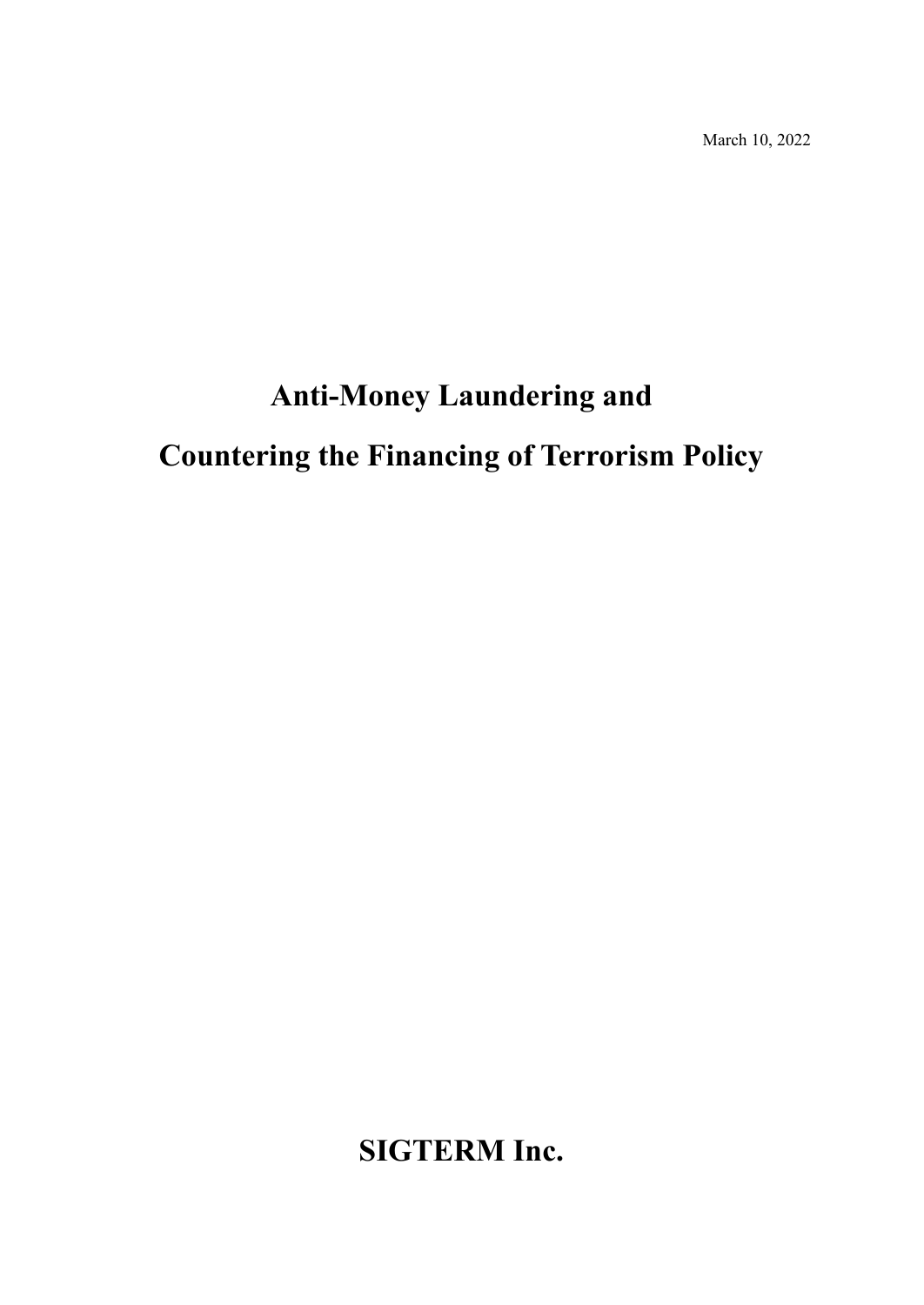### **I. Introduction**

1. The objective of SIGTERM Inc. (SIGTERM) is to take an advantage over high volatility and accessibility of digital asset markets. SIGTERM is focusing on building automated trading system and managing digital assets. In order to achieve strong, reliable profit in highly volatile digital asset markets, SIGTERM is, instead of pursuing high-risk profits, concentrating on improving robustness of its strategy. Statistical arbitrage is one of its important strategies that finds profit in the asset price imbalances in portfolio.

2. SIGTERM is committed to the highest ethical standards regarding anti-money laundering (AML) and countering the financing of terrorism (CFT) consistent with the Republic of Korea's laws and regulations: (i) Financial Transaction Reports Act (FTRA), (ii) the Proceeds of Crime Act (POCA), and (iii) the Act on Prohibition Against the Financing of Terrorism and Proliferation of Weapons of Mass Destruction (PFOPIA). This AML/CFT Policy (the Policy) aims to safeguard SIGTERM against money laundering (ML) and the financing of terrorism (FT or TF). The Policy outlines the principles and minimum standards of internal AML/CFT controls which should be adhered to by SIGTERM to mitigate reputational, regulatory, legal and financial loss risks.

### **II. Scope and Applicability**

3. The staff of SIGTERM, its governing bodies and every other person working for SIGTERM are required to adhere to this Policy to protect SIGTERM, and its reputation, from being misused for ML and/or TF by ensuring that they discharge their responsibilities in a manner that enables the full implementation of this Policy.

#### **III. Principles**

4. SIGTERM shall ensure that its funds are not used to finance any illegal acts related to ML or TF.

5. The Policy shall be consistent with the relevant United Nations (UN) Conventions and Recommendations of the Financial Action Task Force (FATF).

6. SIGTERM shall take steps to encourage its customers to adopt policies and procedures that are consistent with the principles set out in this Policy, with the purpose of safeguarding SIGTERM resources from being used for ML or the FT.

7. SIGTERM's customers shall be responsible for identifying and mitigating the risks of ML and TF in deploying and managing SIGTERM resources.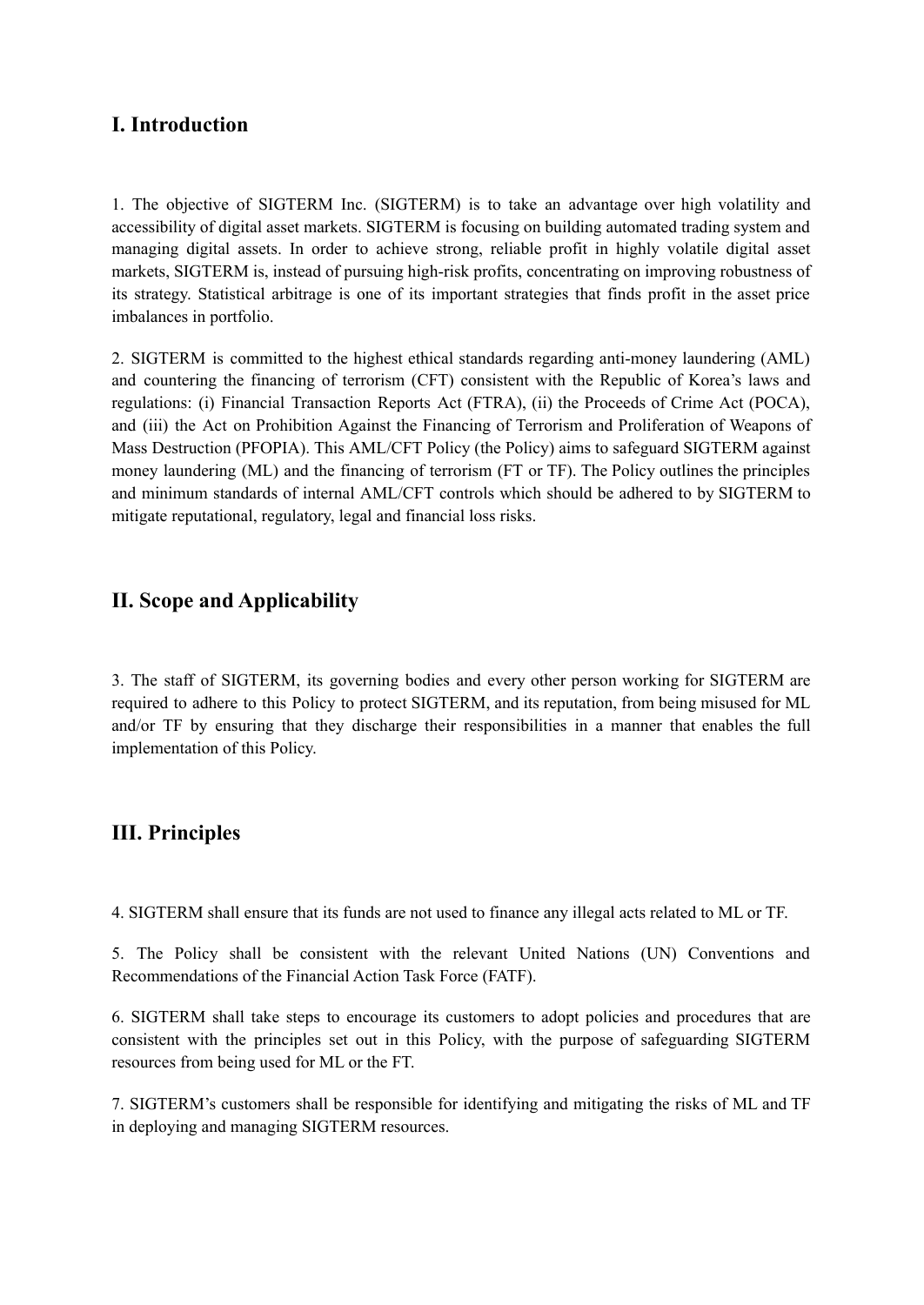## **IV. Purpose and Objectives**

8. The purpose of the Policy is to provide principles and guidance regarding AML/CFT requirements and risks and to meet the following objectives:

(a) Prevent the abuse of the SIGTERM's resources for ML and/or FT;

(b) Meet applicable legal requirements and international standards in jurisdictions where SIGTERM and its customers operate;

(c) Mitigate any reputational risk;

(d) Guard against establishing any relations or undertaking any transaction that may relate to or may facilitate ML and/or FT or any other illicit activity;

(e) Exercise due diligence when dealing with customers, persons appointed to act on behalf of customers and connected parties of the customers; and

(f) Continuously review and update its AML/CFT Policy and its corresponding AML/CFT Standard as threats and international standards evolve to prevent and detect ML and/or FT.

#### **V. Definitions**

9. For the purposes of this Policy the following terms shall have the meaning set out below:

(a) Beneficial Owner means the natural person(s) who ultimately owns or controls a customer and/or the natural person on whose behalf transaction is being conducted. It also includes those persons who exercise ultimate effective control over a legal person or arrangement.

(b) Board means the Board of SIGTERM.

(c) Customer Due Diligence (CDD) refers to identifying the customer and verifying the customer's identity as well as obtaining information on the purpose and intended nature of the business relationship and identifying the Beneficial Owner for SIGTERM to guard against the dangers of ML and other financial crimes in providing products and services for customers.

(d) Financing of Terrorism (FT) or Terrorist Financing (TF) is defined as the commission of any offence as set out in Article 2 of the International Convention for the Suppression of the Financing of Terrorism.

(e) Money Laundering (ML) refers to:

(i) The conversion or transfer of property, knowing that such property is derived from crime, for the purpose of concealing or disguising the illicit origin of the property or of assisting any person who is involved in the commission of the crime to evade the legal consequences of his or her actions;

(ii) The concealment or disguise of the true nature, source, location, disposition, movement, rights with respect to, or ownership of property, knowing such property is derived from crime; or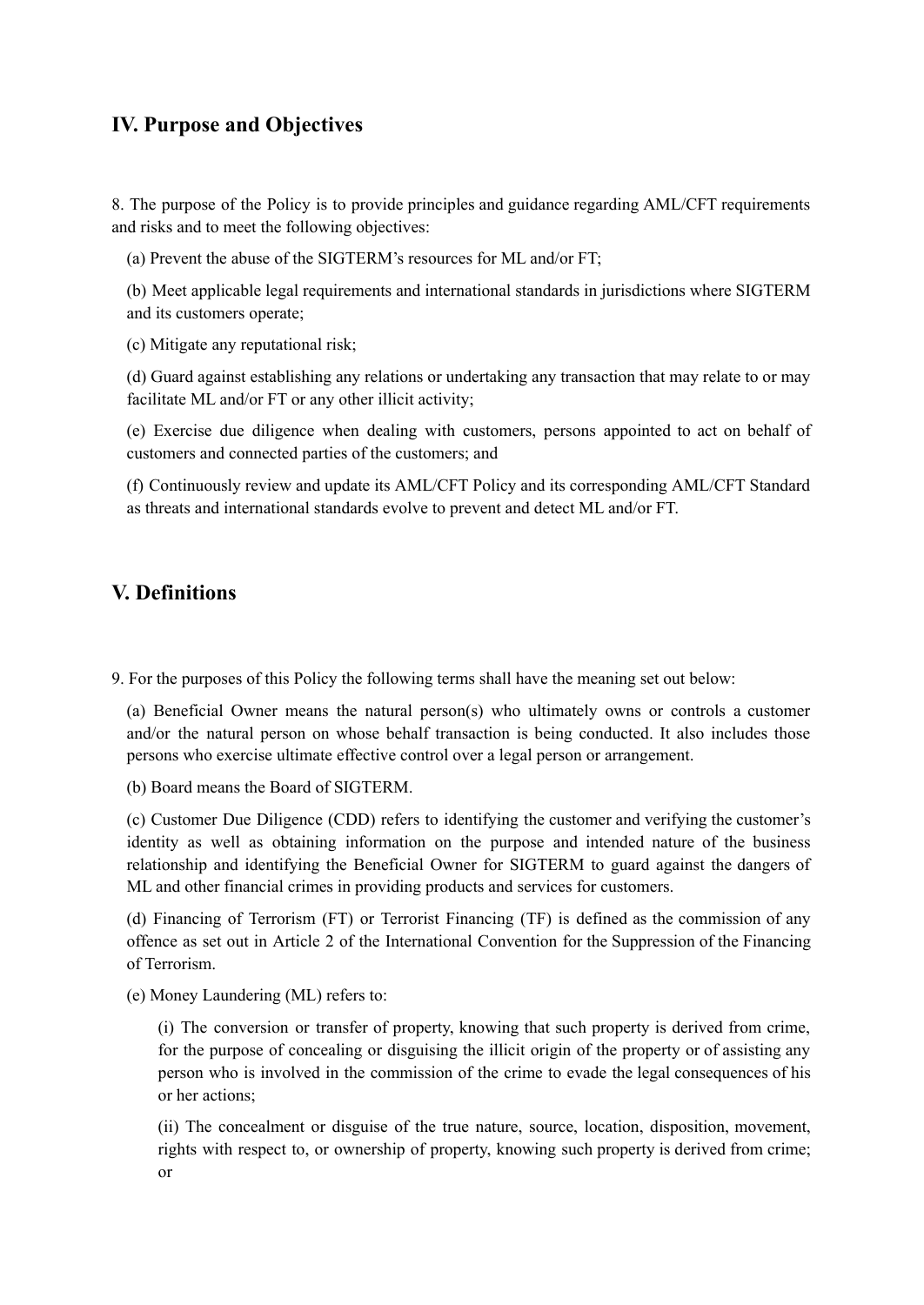(iii) The acquisition, possession or use of property, knowing at the time of receipt that such property was derived from a criminal offence.

(f) Risk Based Approach (RBA) to AML/CFT is the process of identifying, assessing and understanding ML/TF risks to which SIGTERM is exposed and to take measures commensurate to those risks to mitigate them effectively.

#### **VI. Key Provisions**

10. SIGTERM shall adopt and implement a continuous RBA to identify, assess and understand its ML and TF risks. It shall also ensure measures to mitigate ML and/or TF are commensurate with the risks identified, enabling decisions on how to allocate its resources in the most effective way.

11. Under this approach, it will adhere to the following to manage AML/CFT risk:

(a) Know Your Customer (KYC)

(i) SIGTERM shall apply CDD on customers (including their Beneficial Owners) with which the SIGTERM enters a business relationship.

(ii) SIGTERM shall take reasonable measures to duly assess the purpose, economic rationale and overall AML/CFT and related integrity aspects of the customers and its Beneficial Owners to avoid being involved in relationships structured for the purposes of ML and TF.

(iii) SIGTERM will not engage with, and will terminate the existing business relationship if any, with:

1. customers who do not cooperate with its CDD efforts;

2. customers engaged in activities prohibited under the Policy; or

3. customers who are currently under any financial sanctions imposed by United Nations.

(b) Know Your Employee (KYE)

(i) As SIGTERM's funds are sourced solely from its directors/employees and it has no customers, SIGTERM shall check identification information of its existing and new executives, directors, and employees (Directors/Employees) when hiring them so as to prevent them from getting involved in ML and TF activity.

(ii) Directors/Employees are only accepted by SIGTERM only if their identifications are verified and guaranteed.

(iii) In the process of KYE measures, Directors/Employees shall submit their ID, passbook copy, resident registration certificate, credit rating, and the like. Any changes to their information should be immediately reported to SIGTERM.

(c) Ongoing Monitoring: For the purpose of preventing ML and TF, SIGTERM shall establish procedures to identify unusual transaction or patterns through a transaction monitoring system to ensure that its transactions take place without any technical errors.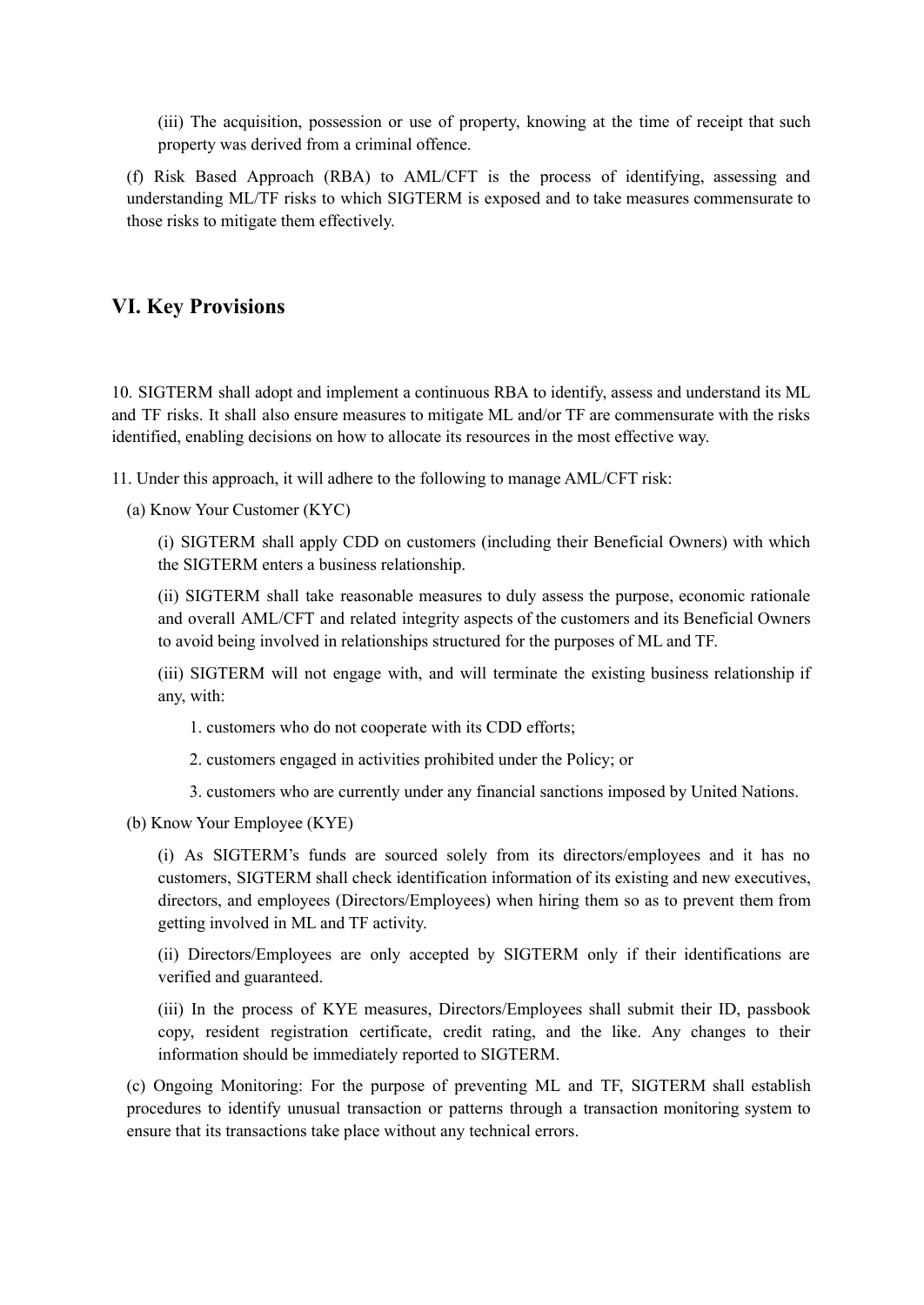(d) Reporting: Any suspicious information or red flag that comes to the knowledge of the reporting officer indicating ML/TF must be immediately reported by such reporting officer to the National Intelligence Service in Korea or the Korea Financial Intelligence Unit (KoFIU) without informing the customer or other third parties that a suspicious activity is being reported or investigated.

(e) Record Keeping: SIGTERM shall keep, for at least 5 (five) years from the completion of each business relationship, all records on KYC/KYE documents, executed transactions, reports of suspicious transactions, and the like.

(f) Confidentiality: SIGTERM will ensure the information on customers and transactions obtained while fulfilling AML/CFT requirements is kept confidential.

(g) Education and Training for Employees: SIGTERM shall develop and operate education and training programs for its employees to better enable them to follow the Policy.

(h) Review: SIGTERM shall review and examine its AML/CFT Policy and maintain an effective implementation of the AML/CFT Policy for the SIGTERM's businesses reflecting international best practices, consistent with evolving FATF Recommendations and changing requirements as well as the Republic of Korea's laws and regulations.

#### **VII. Key Responsibilities**

12. Board: The Board is responsible for ensuring governance and oversight of the SIGTERM's risk management framework and controls regarding ML and FT.

13. Internal Audit: The department independent from the AML/CFT office shall review and evaluate appropriateness and effectiveness of its AML/CFT work and to address problems with regard to the work.

14. Staff of SIGTERM, its governing bodies and every other person working for it shall be responsible for:

(a) Complying with the SIGTERM's AML/CFT Policy, standard and controls;

(b) Familiarizing themselves with and acting in accordance with relevant SIGTERM processes and procedures to manage AML/CFT compliance; and

(c) Reporting to the reporting officer without undue delay any suspicions (or actual occurrences) or red flags of ML/TF activities.

#### **VIII. Amendment to the Policy**

15. The Board shall approve the implementation of the AML/CFT Policy and any amendments thereto.